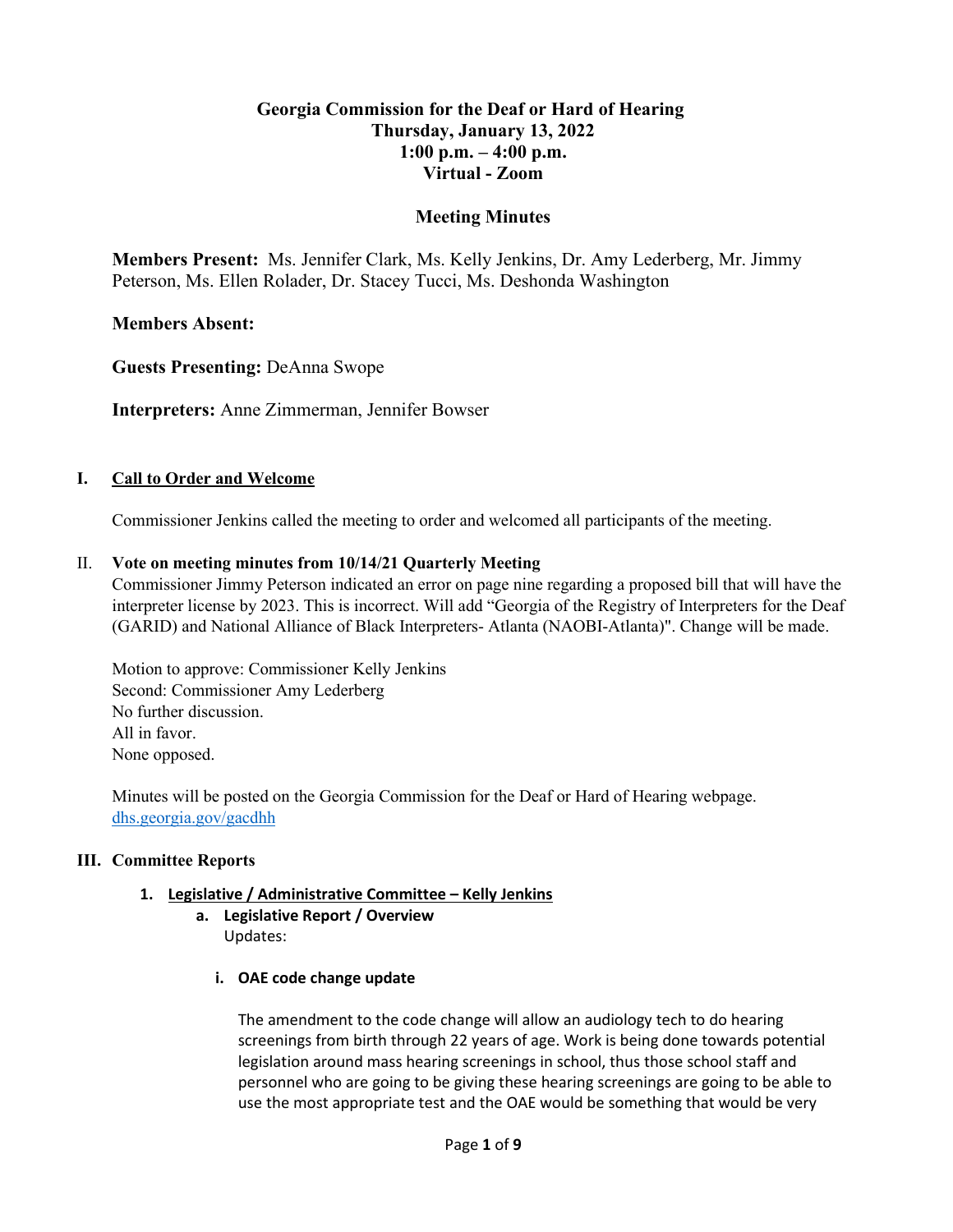appropriate for school screenings.

-This bill/legislation will be introduced this legislative session by Representative Houston. There is also a letter of support from the Georgia Academy of Audiologists. There will also be a letter of support from the Department of Public Health. DPH has worked with the Governor's office to get approval, so they are able to provide that letter of support.

#### ii. **Commission Budget Request Opportunity**

The Commission has requested a small annual budget. The Commission will be asking for \$20,000. This will most likely be brought to the house appropriations committee. Representative Houston is assisting with this process.

-Currently, all of the access services funding for the Commission comes through the Department of Human Services. Tactile interpreter, ASL interpreter, and live captioning will still come out of the DHS budget.

However, what the Commission will be asking for with this additional funding is additional funds for the future. If the Commission were able to get the funding, it would give the Commission a chance to do something that it hasn't been able to do in the past.

If this budget is approved, it could get renewed every year upon legislative approval.

One need is the creation of vlogs and public messaging similar to what the state of Minnesota is doing. The Commission currently doesn't have the resources to manage the creation of vlogs or to audit all of the agency web sites for VLOG/ASL access needs. The funding for vlogs would be the production and script writing and basically all of what would be required to create an ASL vlog. It would be nice to have a form on our web site where deaf individuals could request accessibility, not just for government web sites, but maybe there's an event that community members are wanting to go to and they are having a hard time getting services in ASL and the commission could help facilitate that.

Another need is to contract with a project manager. The Commission could use a contractor to assist the executive director and Basic Needs Committee to help with the strategic planning for the commission; someone who can really try to kick start some of the work that we want to do.

The funds also could be used to sponsor events.

If any members of the Commission have ideas on the budget and how it could be used or if there are needs that you see in the commission, please let Commissioner Jenkins or Dr. Tucci know.

#### iii. **NASADHH dues update**

Another use of the funds would be to pay the annual dues to be a part of NASADHH and send one of our commissioners to the annual conference. The annual dues have been paid. It was requested that someone from the NASADHH come to a future Commission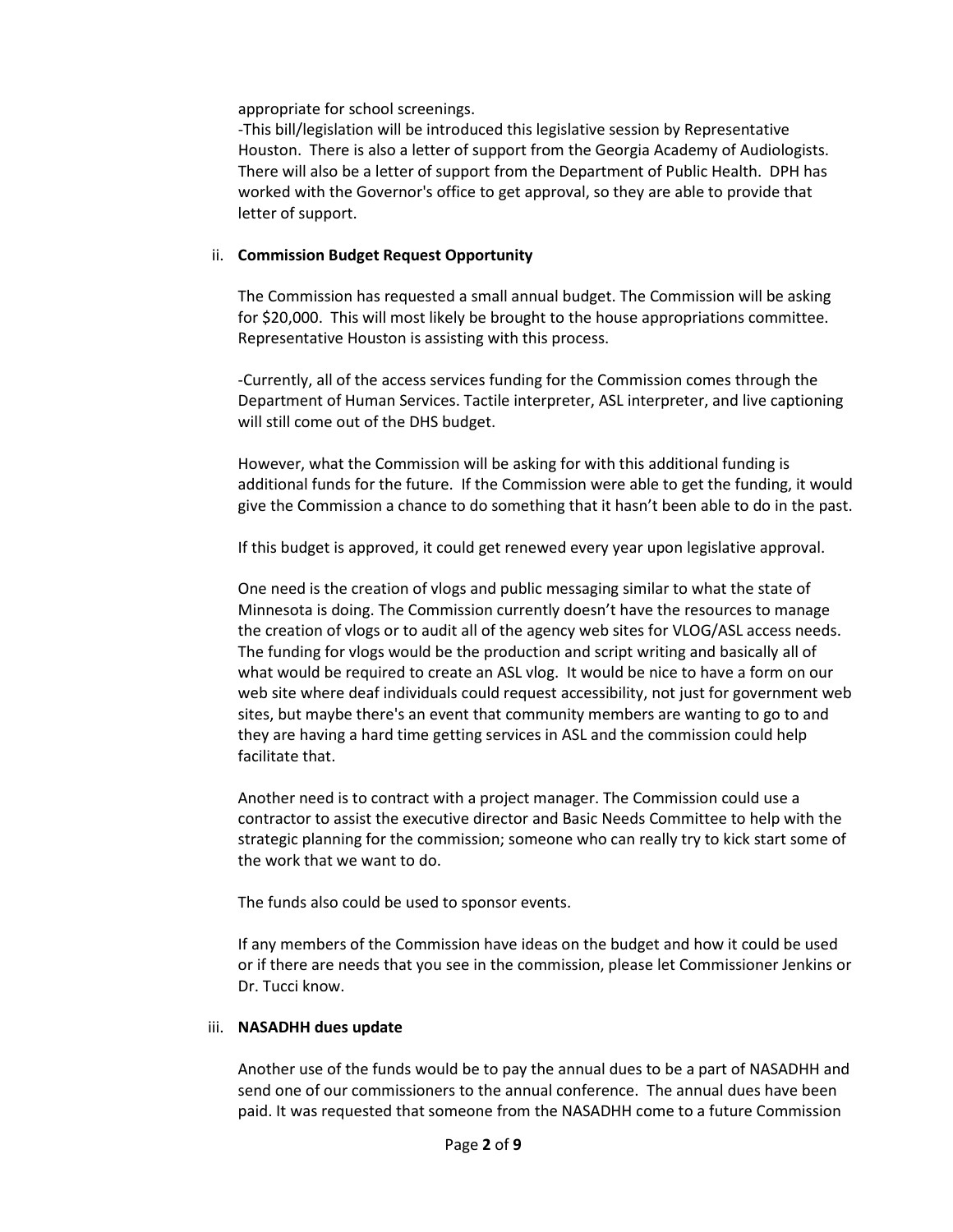meeting just to let the Commission know a little bit more about the advantages of being a part of NASADHH and what we can learn from them and what other resources are available to us as a Commission.

#### iv. **GEER II Grant update**

Unfortunately DOE did not receive the funding from the GEER II grant to ramp up teleaudiology throughout the state.

This funding is from the CARES Act or COVID Relief funds from which Georgia received \$4 billion. \$47 million of the total funds were allocated to GEER II for emergency education relief. The first round appeared to award to smaller, localized entities that made smaller funding asks. There will now be a second round of awards for the GEER II grants. The second round is going to be looking at those larger ask applications and state agency applications. Information on the round two application process will come out within the next week.

Regarding the current situation for mobile audiology, the funding is there. These additional funds would be used to expand further. GMA (Georgia Mobile Audiology) just opened another site and are still moving forward.

GMA is still doing ABR via remote teleaudiology. A committee of audiologists is reviewing the feasibility of school aged screening which is not mandated in the state though it is mandated in many other states. A report will be given at a future Commission meeting.

If anyone has questions in the meantime, Commissioner Jenkins will be happy to reach out to GMA to get an e mail update and put it in the progress report.

Georgia Mobile Audiology (GMA) has developed new partnerships with even more public health districts. They are certainly starting to see a tipping point where they are going to need some more staff to be able to cover the demand that they are facing.

The Department of Education's State Schools division is looking at onboarding two new parent navigators and another full time pediatric audiologist. They are hoping to do that within the next three to four months. That should help ease some of the supply and demand issues that they're seeing right now.

GMA will continue to seek other grant opportunities.

Monthly meetings between the DPH and DOE and other stakeholders will be starting up in February, initiated by Tina Turnerof the DPH.. This will futher improve communication between the agencies. Updates will be provided.

#### v. **Microsoft Teams test run Meeting with MS rep**

Microsoft has offered to do a test meeting with anyone that's interested to test out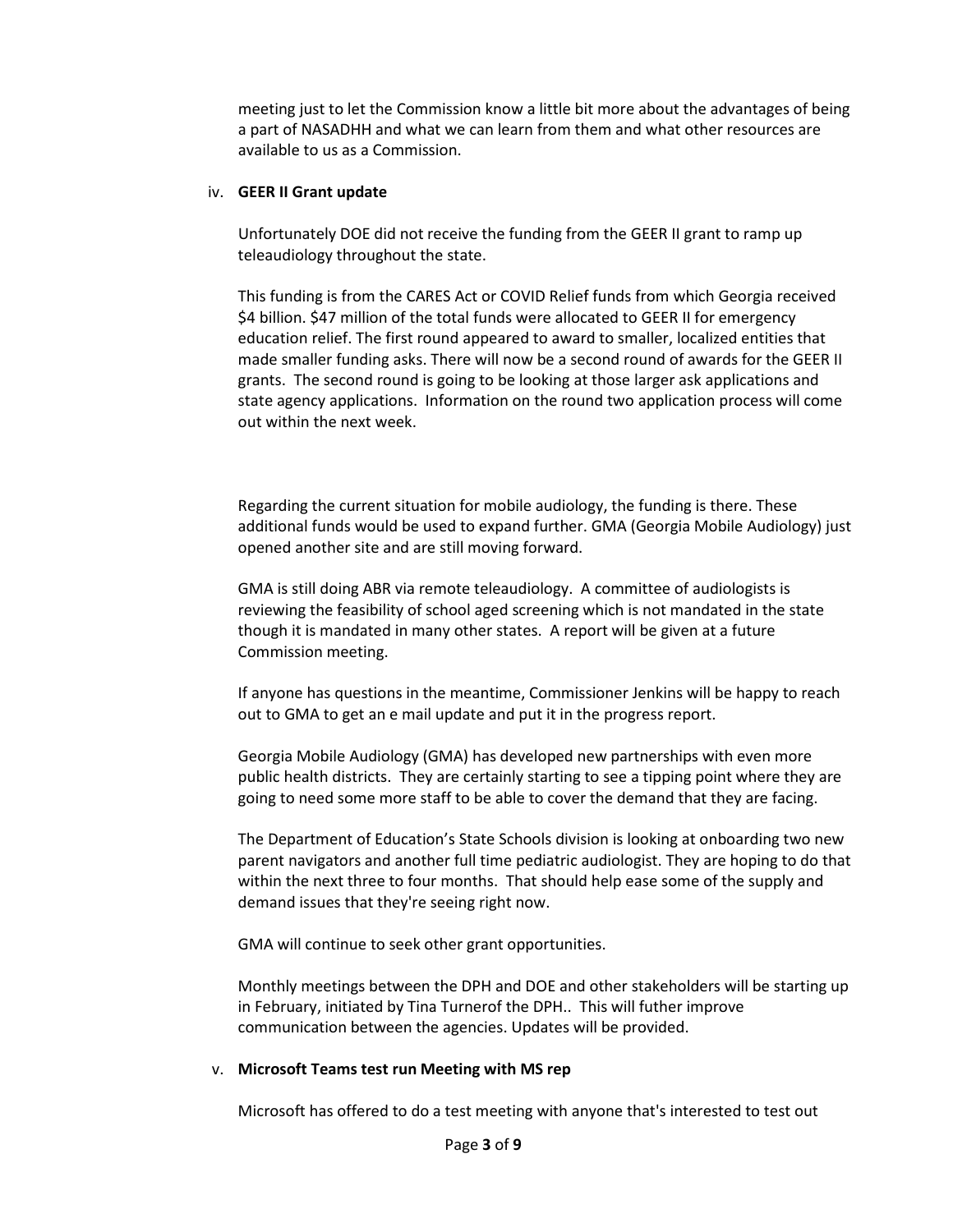their technology and make sure the Commissioners really understand what the accessibility options are. If it is something that works for the Commission, virtual meetings can move from Zoom to Teams. If it doesn't work, meetings will continue to stay on Zoom.

Participants are needed for this meeting, particularly, someone whose primary language is ASL and someone that relies heavily on CART. We will need to have a sign language interpreter as well to see how that works for them.

Eugene Rhee is going to set up the meeting. If you are willing or able to participate, it will probably just be about 30 minutes. We can all vote on how it works for us. Please let Eugene know.

Commissioner Ellen Rolader commented that it will be important that some of the members of the commission participate in the Microsoft Teams. The Department of Public Health is using Zoom and they would prefer Microsoft Teams. The Deaf mentors have found out there's an accessibility challenge with Teams and that Zoom is actually more accessible. It is recommended that for people that use ASL to be able to participate in that meeting. Teams needs to be tested and see whether this will be adequate for the deaf community.

#### vi. **Commission Appointments**

There are three different bodies that are appointing members to the Commission. The Governor is appointing four. He has selected those four commissioners. They have not been announced yet. Just to reiterate, the role of the Commissioners is not to appoint commissioners. People from our community who have applied are being evaluated for the vacant positions by the Governor's office and then are being appointed by the Governor.

There are two more at large positions to fill after the four appointed members come on board. Those two At-Large positions will be appointed by the Speaker of the House and the Senate respectively.

By the next meeting, the Commission will most likely have a quorum.

One thing that Commission may need to consider is the appointment process and how individuals would apply. This could be communicated via an ASL Vlog that would walk the applicants through the process and it would be posted on the Commission web site. This may be one of the first vlog topics that the subcommittee would implement pending budget approval.

vii.

Another option is a social media presence. Currently, the Commission doesn't have the manpower to manage social media. This would be another option in addition to the vlogs.

The Governor has also reappointed all of the current Commissioners. The Governor will also be doing a swearing-in ceremony. The hope is that all of the Commissioners will be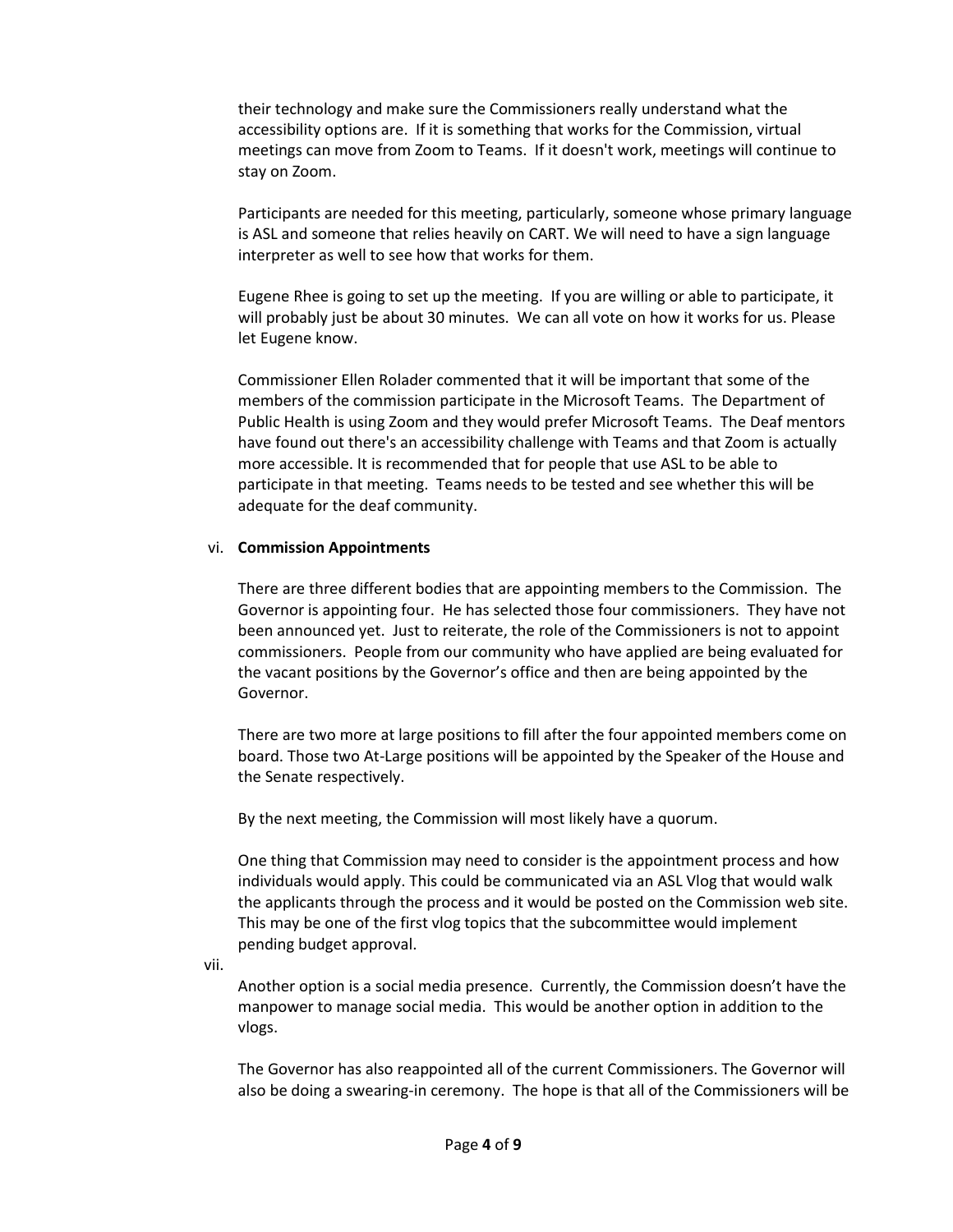able to participate in the ceremony.

## 2. **Basic Needs / Safety Services Committee – Ellen Rolader/Jimmy Peterson**

Commissioner Kelly Jenkins met with both Commissioners Ellen Rolader and Jimmy Peterson to discuss focusing on some agencies within Georgia that are lacking in ASL access. These agencies should fund and produce some vlogs themselves and they are working on reaching out to DPH with regard to COVID content.

Currently, there is a document that Commissioners Jimmy Peterson and Ellen Rolader prepared. Commissioner Jenkins and Dr. Tucci are reviewing it to make sure that all of the information in the document is what the DPH would need. Tina Turner at DPH has agreed to forward that up the chain for the Commission.

There were some resources that were added to the Commission website:

-The Capitol Building accessibility guide

-A video that Commissioner Jennifer Clark shared on what to do if you are pulled over by a police officer.

One of the goals for the Commission is to create a stand-alone resources panel. Once the Commission has collected resources, videos, and other materials, the intention is to have a more robust resources page where anyone can go and find all of the great ASL content. If any Commission members see something that is particularly helpful, please e mail it to Eugene Rhee, Dr. Tucci or Commissioner Jenkins so that it can be posted.

Commissioner Peterson added that the interpreter licensure task force met with DeAnna Swope and Ericka Bravon and National Alliance of Black Interpreters, and Jasmin Lowe. There was a discussion in getting ready to make a proposal for a bill. The group is currently in the information gathering stage and are coming up with materials in meetings. Assistance is needed to come up with the language for a draft of the bill. It was recommended to see what other states like Minnesota and Florida have in place regarding licensure legislation.

Secondly, the Georgia Professional Standards Commission, which is the body who is responsible for issuing the licensure, will be contacted to see what the process is and how they can be included with the drafting of this bill.

There was also a meeting between the Georgia Public Safety Commission, the Georgia Center for the Deaf or Hard of Hearing, the Georgia Association for the Deaf, the Department of Behavioral Health and Developmental Disabilities' Office of Deaf Services. The purpose of these meetings is to develop an eight-hour ASL curriculum which will be ready by this spring. It is going to be implemented statewide. Each county is going to be able to copy that resource. Then there will be more ASL access for Deaf and Hard of Hearing individuals and Deaf-Blind as well.

The issue of looping was brought up by Commissioner Dr. Amy Lederberg and was interested in exploring more about this issue particularly in doctor's offices. Her doctor is interested in implementing looping in their office.

Commissioner Jenkins mentioned that the Auditory-Verbal Center just recently had their conference room looped and that she will reach out to Debbie Brilling to find out more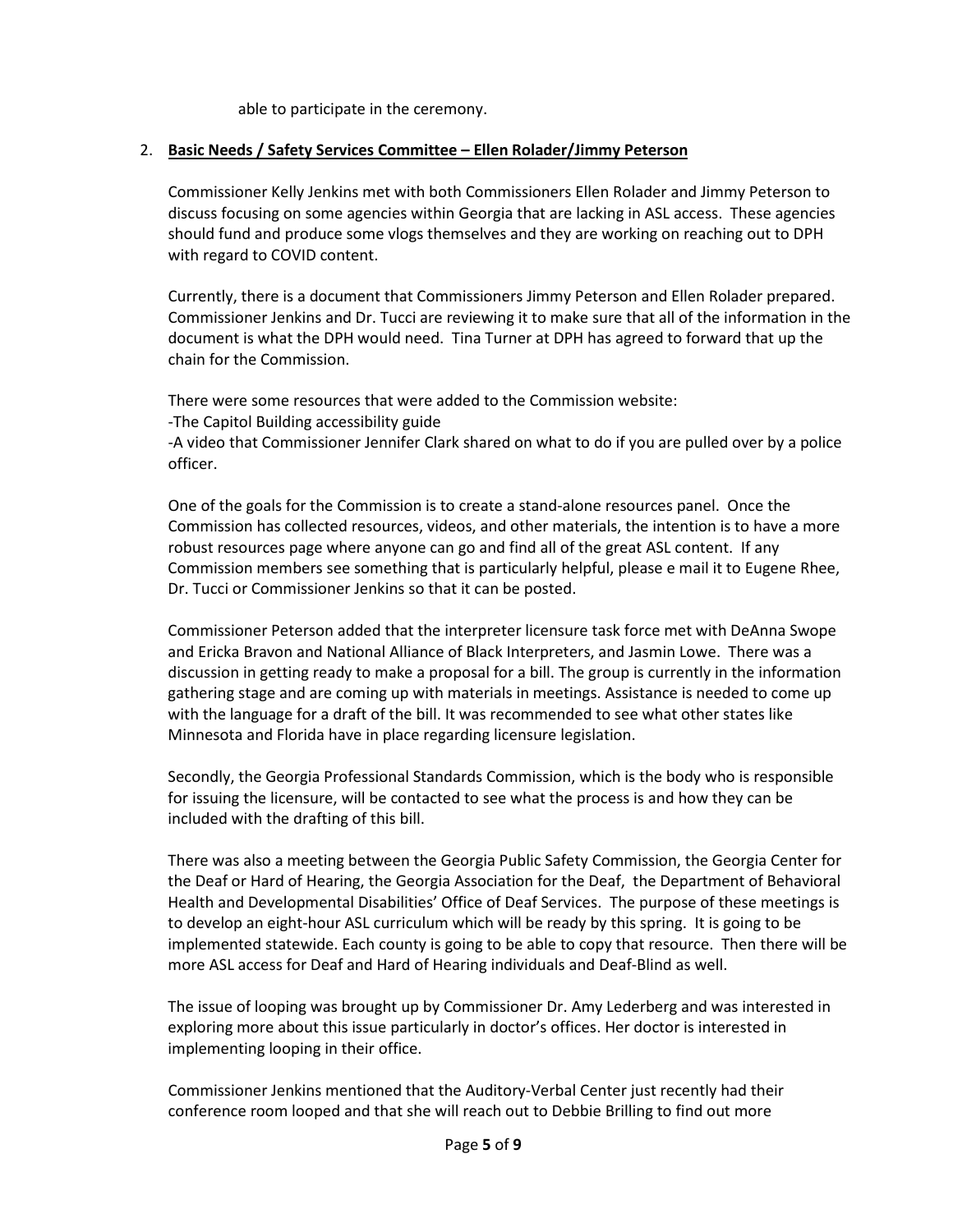information from her about looping and the company that she used and see if that is a reasonable person to come and present to the Commission.

## 3. **Education Committee – Dr. Amy Lederberg**

The Education Committee was not able to meet before the Quarterly Commission meeting however, there will be a committee meeting before the next quarterly meeting.

One of the ongoing topics for the committee is the central website for the Deaf and Hard of Hearing community that is being developed.

## Dr. Tucci gave an update on this topic:

One of the deliverables is a one stop shop DHH web site for the professionals in Georgia. The Georgia Technology Authority (GTA) is involved in creating a Georgia.gov state government web site for all things DHH.

While state government websites have a particular template and parameters around what can be included, Dr. Tucci has been working very diligently with GTA to make this DHH web site more consumer friendly, a little less governmental and more family friendly. She has drafted a mockup of the landing page, the Georgia PINES home page and is working on a draft for the Georgia Mobile Audiology home page.

This web site has the ability to expand to incorporate all of the DHH resources that are available. The team working with the GTA has gone through several rounds with parents and professionals. What Dr. Tucci would like to do is share these mockups with with the Commissioners by making a separate account so that Commissioners and can also see the work that is being done.

On the webpage, the team is trying to make sure ASL videos are embedded as much as possible. They are also trying to limit the number of links that someone would have to click on to get to the ASL video. The intention is to make those ASL videos as accessible and as as possible as consumers are moving through the web site. They are working on making the web site as actionable as possible so it does lead parents and professionals to the next step.

Some of the things that will be on the website will be:

- a single link for an audiologist.
- There will be different pictures. They are going to try to use pictures from Georgia children, Georgia families and Georgia teachers.
- The pathway to literacy and five major transactions.
- How to find out where a pediatric audiologist is in your location and how to schedule an appointment.
- There will be the banner at the bottom that will lead parents or professionals to additional information.
- There are going to be different learning courses; different types of communities of practice.
- There will be home pages for each of the major programs that are going to be connected through moving through the literacy trajectory
- There will be different options for scrolling newsletters and updates
- Will be able to make a direct referral through the web site.

Some of the things that are in discussion are: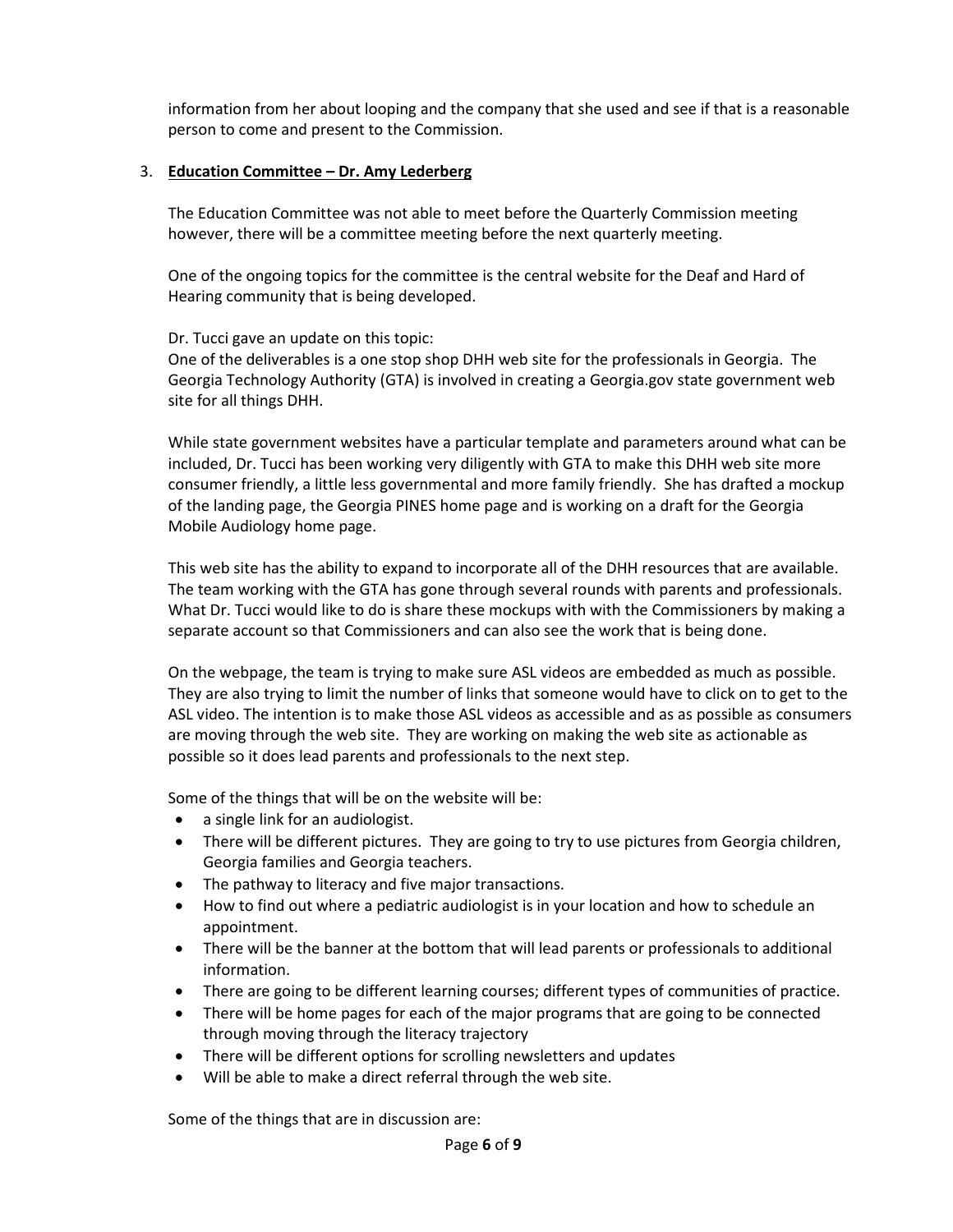- A link to Babies Can't Wait is one of the major program placeholders.
- Do we want to have vocational rehabilitation services, VRS?
- We're working on a new logo for Georgia Pines.

It is really a web site that's being used so that parents and professionals can take action. They can do something within the web site that leads them to the next step in the literacy trajectory. If there are commissioners that would like to work with the education subcommittee to help start the work through some of the content-based decisions as well as the aesthetics of the web site, the committee is definitely open to engaging more stakeholders.

While the website is still in its development stages, the current mock-up is basically just a template. There is not necessarily a limit to having content or having information or having a direct link to an external web site. The team hasn't worked with those partners yet to build out the content around how would we link this to the various resources. This is just a very early draft mockup of what the content is going to look like in terms of structure. But it isn't an authentic representation of the actual content that will be there when the web site goes live. Also, there is no timeline on this. There is time to work through this process and to share the product with constituents so they can give feedback and those changes can be made. Even once the web site goes live, it is not a static web site. Modifications can constantly be made.

Some of the content was created by Dr. Heidi Evans, and the team has worked on some of the content that is going to be used for the deaf mentor program. Dr. Monica Glapion is working with her pediatric audiologist and family content engagement coordinator.

If there are any Commissioners who are not a part of the Education Committee that would like to take part in contributing to the website, please contact Eugene Rhee indicating to him that you want to either help the team or provide feedback for the website.

Commissioner Lederberg asked on behalf of the education committee about the concern within the annual report regarding lost babies. Has there been any feedback about that report? Any action items that came out of it?

While there hasn't been any feedback or action items, Commissioner Jenkins is planning to meet with the Governor's policy advisor about the report.

Dr. Toomey of the DPH did send a letter reminding everybody on the current law mandating reporting on newborn hearing screening compliance as well as for children through age five who are identified with hearing loss. As a result of the letter there was an increase of 25% of the audiologists that had an account. This doesn't mean they are reporting. They just signed up for the audiologist account. The HERSA grant also assisted witht this.

# **IV. DeAnna Swope – GAD presentation**

GAD has been in place for 112 years and focuses on advocating for the needs of Deaf and DeafBlind individuals. The mission is to promote awareness of issues for the Deaf, hard of hearing, and Deafblind communities and to advocate for the rights of citizens to promote the social, technological, moral, and intellectual advancement of persons who are DHH and DB in Georgia. The state organization is affiliated with the National Association for the Deaf.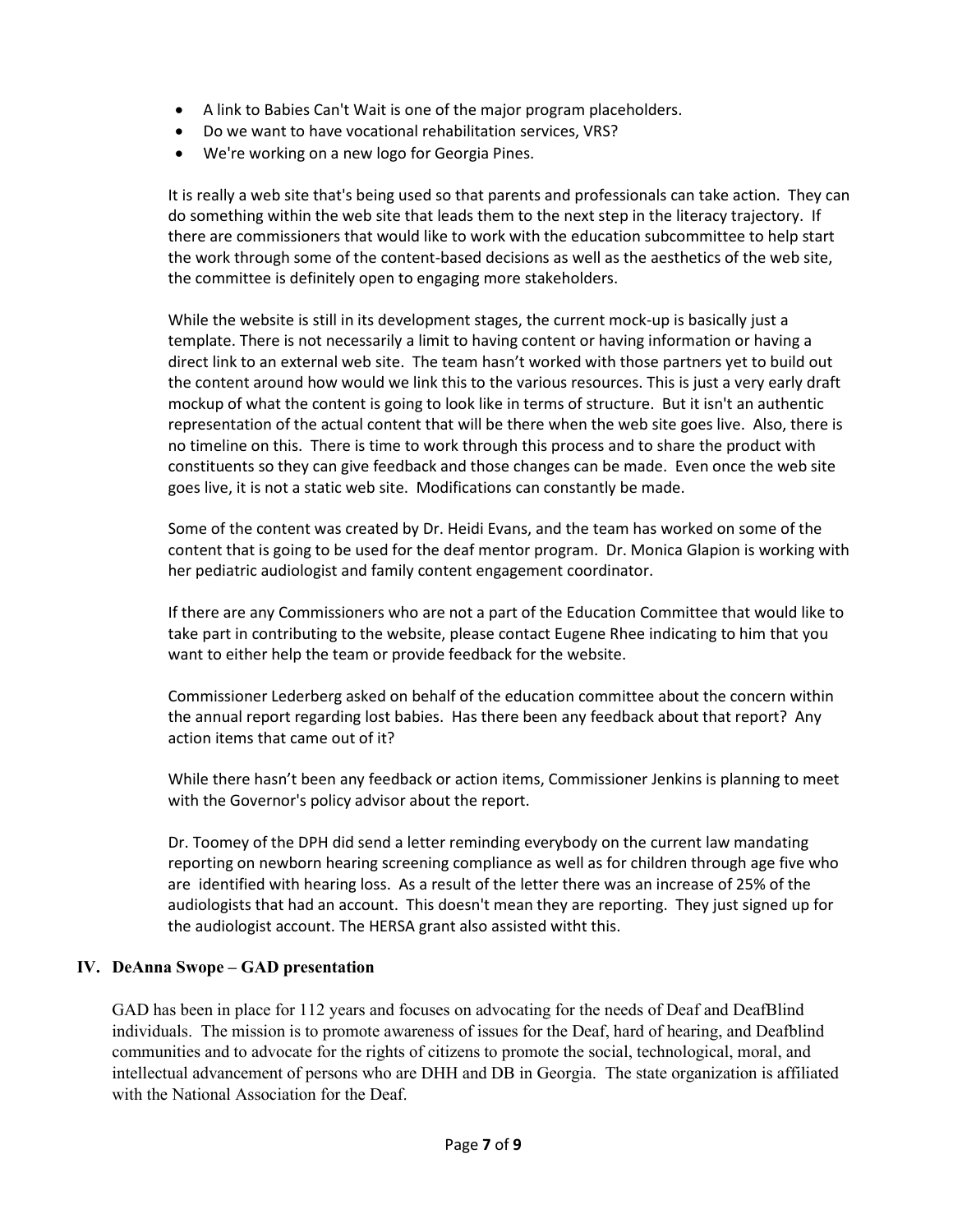They had their first town hall meeting last summer. They will have one this upcoming Saturday that is going to be held in Macon. This is where they can interact and meet community members face to face and get a feel for what they would like and how they would like for GAD to support them.

They have a quarterly newsletter that they send out and have sent out three issues thus far, if there is any interest in being added to the mailing list one can e-mail Ms. Swope which will have her contact information at the end of the presentation.

They have scholarships that they offer. They have fundraising and social events. They are hoping to have a fundraising event soon. They want to start with the fundraising at the Deaf Nation Expo which is coming up this May. They will have a mini conference that's going to happen before their big conference. The mini conference will possibly be during this summer.

There is a resource center on the web site with the organization with information benefiting individuals who are DHH and Deaf-Blind individuals.

The National Association for the Deaf has three regions. They meet quarterly. GAD is in region three which includes Alabama, Mississippi and the whole southeastern quadrant.

They also have the ambassadorship which focuses on the ins and outs of the organization to include the different roles, budgeting, mentoring, that applies to the youth leadership camp that they will be having with the National Association for the Deaf. This will be held this summer in Florida.

They also have education advocates which identify gaps in the educational system as it relates to Deaf and DeafBlind children. They then work with the Department of Education to improve the education system here in Georgia for individuals who are DHH. Those advocates will be going to the National Association for the Deaf conference to get additional training to learn about current efforts in the state legislature. Hopefully the bills that are submitted will be passed.

They have five top priorities that they want to focus on.

- Achieving equity in Deaf education.
- Campaign to spotlight the adverse impact of language deprivation.
- Dismantling racism in the Deaf community
- Eliminating barriers to quality care for Deaf senior citizens.
- Foster care Bill of Rights for Deaf and Hard-of-Hearing individuals who want to foster care.

Ms. Swope also mentioned the recent protest at the Atlanta School for the Deaf where students wanted to have Deaf leadership after the former deaf superintendent resigned. The superintendent was replaced by someone that was not Deaf. 80% of the individuals in the school were greatly impacted and surprised there was not a Deaf individual in leadership. The protest was led by four seniors at the school. They wanted to make sure that they would hire more people of color and more Deaf individuals within the administration. They also wanted inclusion. They wanted to be included in the interview process.

Georgia Association of the Deaf was involved to facilitate that interaction with the young senior students and with the Georgia Department of Education and were involved to make sure they were heard. So far, the Georgia Department of Education has kept an open mind. They are working based on GAD's suggestions. Hopefully that will come to fruition. They wanted an equitable hiring process.